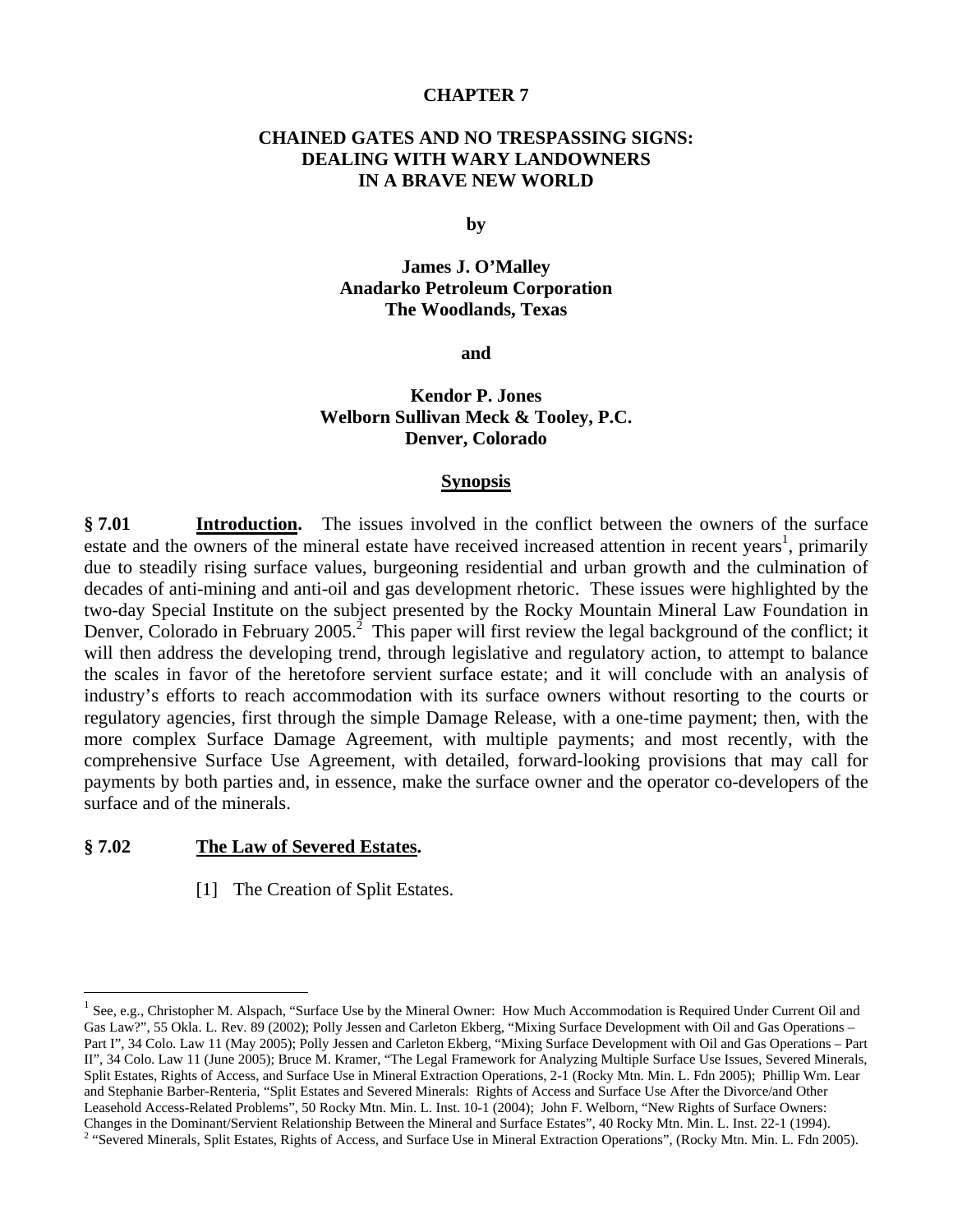The first severance of the surface estate from the mineral estate was created in England by the "royal mine", with the sovereign reserving depositis of gold and silver. $3$  This constituted an exception to the common law rule that the owner of the fee estate owned from the sky to the depths.<sup>4</sup> The "royal" mine" led to the creation of split estates in America, where the royal charters of many of the eastern colonies reserved to the Crown one-fifth of all gold and silver.<sup>5</sup> The practice of split estates became common and was universally recognized by the courts.<sup>6</sup> While ownership-in-place jurisdictions speak in terms of severance of minerals and surface, and courts in non-ownership-in-place states treat it as more of a separation than a severance, there would appear to be little difference today between possessory and nonpossessory theories.<sup>7</sup>

### [2] Case Law.

[a] Dominance of the Mineral Estate.

 The doctrine of the dominance of the mineral estate over the surface estate developed with severance and the creation of split estates. The judicial policy behind this doctrine was that a grant or reservation of the minerals without the right to obtain them would be worthless.<sup>8</sup> One of the rights included with the ownership of the mineral estate and its dominance over the servient surface estate is the implied right of the mineral owner to use the surface required to develop its minerals.<sup>9</sup>

[b] The Early Due Regard Approach.

 The earliest cases dealing with the respective rights of owners of the split estate limited the harshness of the dominance of the mineral estate by narrowly interpreting the express or implied easement granted the mineral owner to use the surface to develop its minerals, with due regard for the rights of the surface owner. For example, in Westmorland & Cambria Natural Gas Co. v. DeWitt,  $^{10}$ , the court declared that an oil and gas lease created a surface easement for the lessee, but narrowly construed such easement:

> The subject of possession was not the land, certainly not the surface. All of that, except the portions actually necessary for operating purposes, was expressly reserved by the lease to Brown, the lessor. Except of such portions, the complainants had no possession that was not concurrent with that of the lessor, if, indeed, it could be

1

<sup>3</sup> See, Lear and Barber-Renteria, note 1, *supra* at 12-3. 4 *Id.*

<sup>&</sup>lt;sup>5</sup> Owen M. Lopez, "Upstairs/Downstairs: Conflicts Between Surface and Mineral Owners", 26 Rocky Mtn. Min. L. Inst. 995, 996 (1980).

<sup>&</sup>lt;sup>6</sup> See, e.g., <u>Del Monte Mining & Milling Co. v. Last Chance Mining & Milling Co.</u>, 171 U.S. 55, 60 (1898) ("[T]he owner of the soil might convey his interest in mineral beneath the surface without relinquishing his title to the surface."); Kinney-Coastal Oil Co. v. Kieffer, 277 U.S. 488 (1927); Bodcaw Lumber Co. v. Goode, 254 S.W. 345 (Ark. 1923); Humphreys-Mixin Co. v. Gammon, 24 S.W. 296 (Tex. 1923). 7

See, 1 Harold R. Williams and Charles J. Meyers, Oil and Gas Law, §203.2 (2003)

<sup>&</sup>lt;sup>8</sup> See, e.g., Harris v. Currie, 176 S.W. 2d 302, 305 (Tex. 1944) ("a grant or reservation of minerals would be wholly worthless if the grantee or reserver could not enter upon the land in order to explore for and extract the minerals granted or reserved.") See also, *Kinney-Coastal Oil Co. v. Kieffer, 277 U.S.* 488 (1927); *Moser v. U.S. Steel Corp.*, 676 S.W. 2d 99 (Tex. 1984).

<sup>&</sup>lt;sup>9</sup> See, e.g., Union Producing Co. v. Pittman, 146 So. 2d 553 (Miss. 1962); Placid Oil Co. v. Lee, 243 S.W. 2d 860 (Tex. App. 1951)

<sup>10 18</sup> A. 724 (Pa. 1889).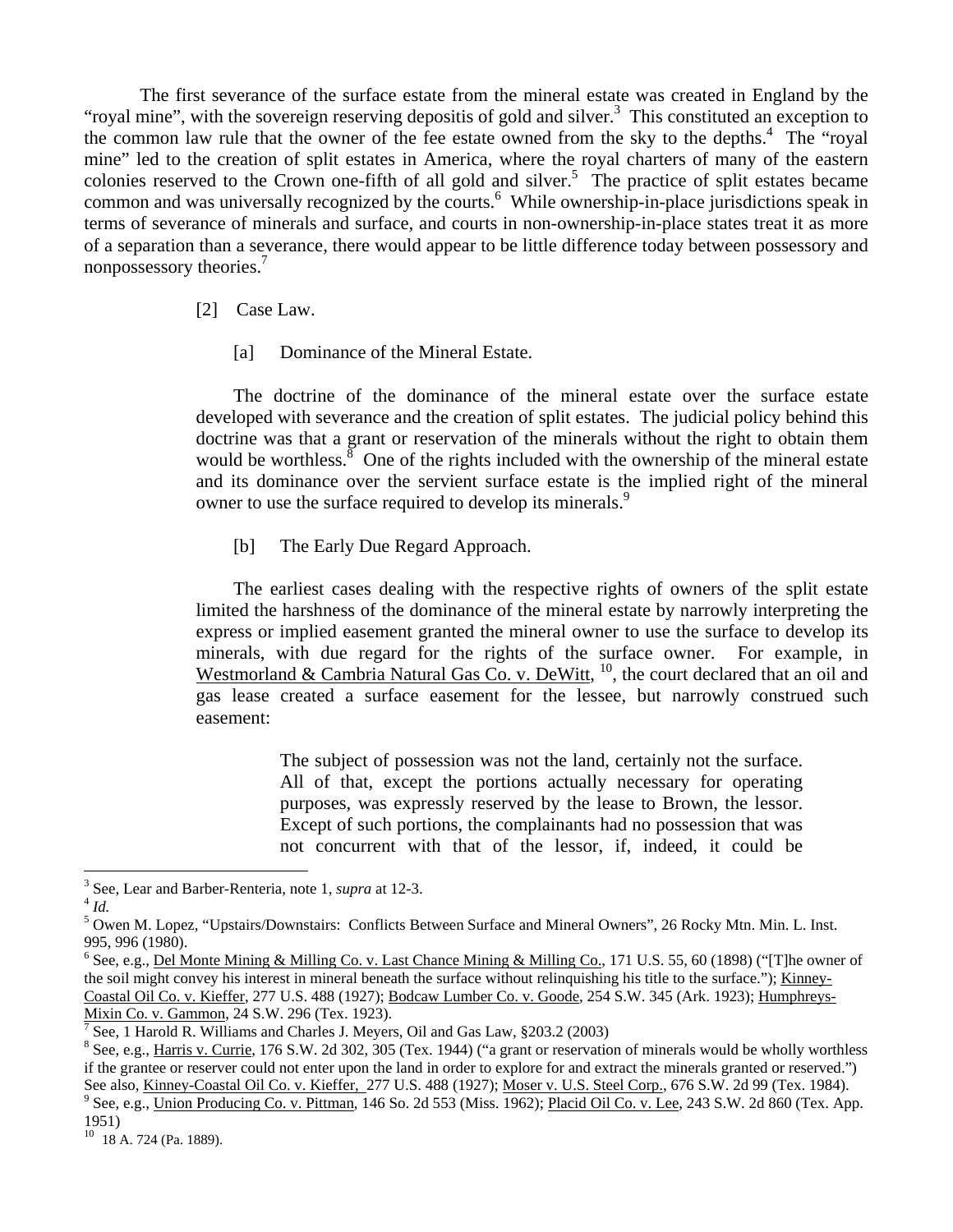possession of the land at all. Complainant's right in the surface of the land under the lease was rather in the nature of an easement of entry and examination, with a right of possession arising where a particular place of operation should be selected, and the easement of ingress, egress, storage, transportation, etc., during the continuance of the operation.<sup>11</sup>

Similarly, in <u>Dietz v. Missouri Transfer Co.</u>  $^{12}$ , a case involving a mineral deed, the court limited the express or implied easements of surface use by the mineral owner, stating:

> As we construe the deed to the plaintiff, it conveyed to him the feesimple title to the land subjkect to the right of the grantors and the defendants, as their successors in interest, to enter upon the land and occupy it for the purposes mentioned in the deed. For those purposes, and none other, the defendant was entitled to the possession of the land, or so much thereof as was necessary for such purposes, and for such a length of time as it was necessary for it to occupy it for such purposes, and no longer  $\dots$ <sup>13</sup>

 The key early case for the doctrine of due regard or mutual accommodation is Chartiers Block Coal Co.v. Mellon  $14$ , which involved a mineral development dispute between the owner of the severed coal estate and the oil and gas lessee who received his lease after the coal estate had already been severed. The court was concerned about correlative rights of both of the owners of the mineral estates and the effect of the development of such estates on the owner of the surface estate.

> As against the owner of the surface, each of the several purchasers would have the right, without any express words of grant for that purpose, to go upon the surface to open a way by shaft, or drift, or well, as might be necessary to operate his estate, and to remove the product thereof. This is a right to be exercised with due regard to the owner of the surface, and its exercise will be restrained within proper limits by a court of equity, if this becomes necessary; but, subject to this limitation, it is a right growing out of the contract of sale, the position of the stratum sold, and the impossibility of reaching it in any other manner.<sup>15</sup>

The court in Chartiers Block adopted a balanced approach by attempting to give the owner of the mineral estate the right to full enjoyment of that estate while restraining the exercise of such right by requiring due regard for the rights of the owner of the surface estate. Following such decision, the balanced approach disappeared from judicial

 $\overline{a}$ 

<sup>18</sup> A. at 725.

<sup>&</sup>lt;sup>12</sup> 25 P. 423 (Cal. 1890).

<sup>13 25</sup> P. at 425.

<sup>14 25</sup> A. 597 (Pa. 1893). See, Kramer, *supra*, at 2-8 and George Bryan, The Law of Petroleum and Natural Gas, 412 (1898) for an analysis of this case.

 $15$  25 A. at 598.